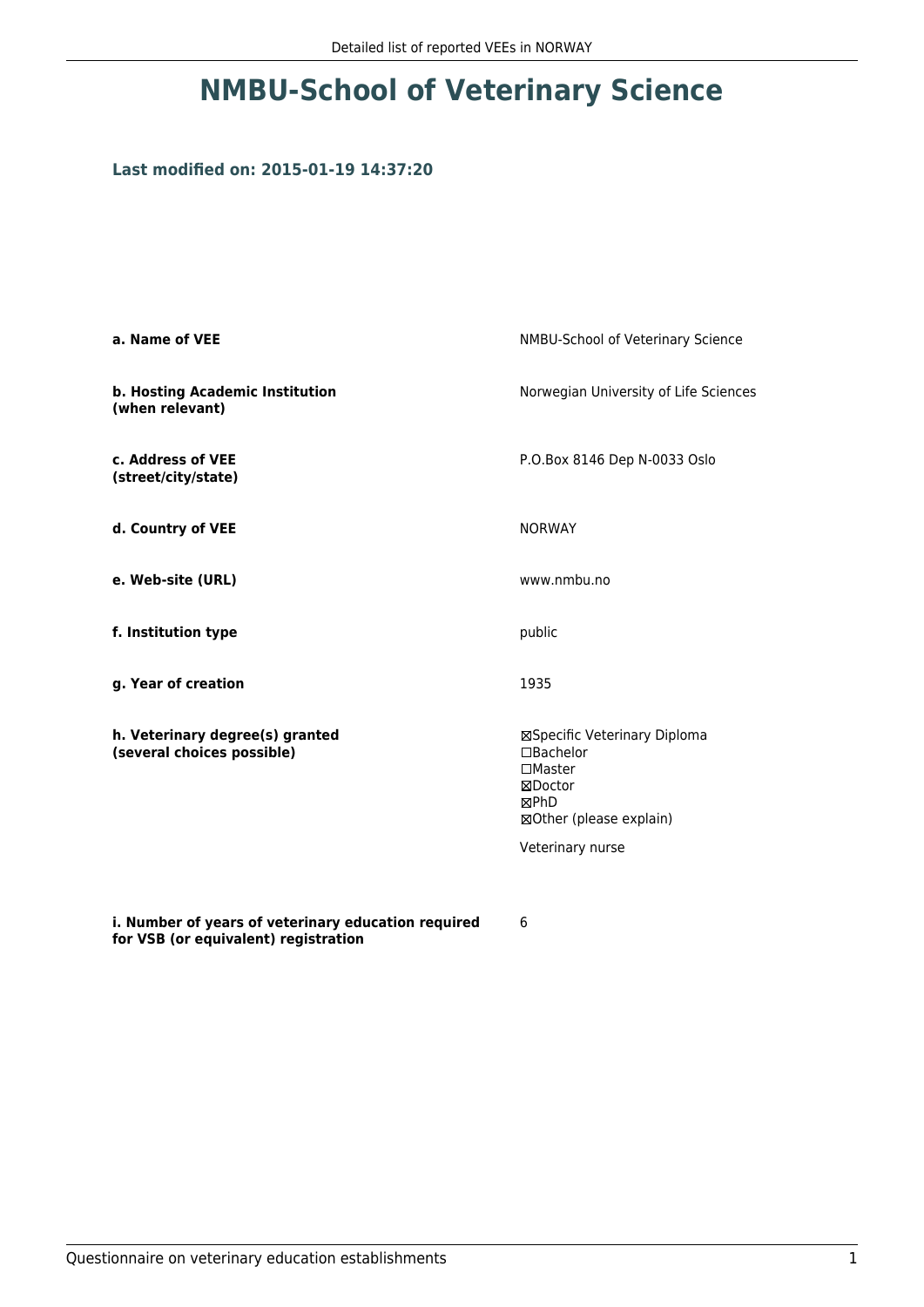## **j. Average number of veterinary students per class**

| within the establishment |  |
|--------------------------|--|
|--------------------------|--|

|                                                                                                   | 1st Year                                                                                                                                                              | 51-100                                                          |
|---------------------------------------------------------------------------------------------------|-----------------------------------------------------------------------------------------------------------------------------------------------------------------------|-----------------------------------------------------------------|
|                                                                                                   | 2d Year                                                                                                                                                               | 51-100                                                          |
|                                                                                                   | 3d Year                                                                                                                                                               | 51-100                                                          |
|                                                                                                   | 4th Year                                                                                                                                                              | 51-100                                                          |
|                                                                                                   | 5th Year                                                                                                                                                              | 51-100                                                          |
|                                                                                                   | 6th Year                                                                                                                                                              | 51-100                                                          |
|                                                                                                   | 7th Year                                                                                                                                                              |                                                                 |
| k. Average number of veterinary graduates per year<br>from the establishment                      | 51-100                                                                                                                                                                |                                                                 |
| I. Minimum education required for admission to the<br>establishment<br>(several choices possible) | ⊠High School University Entrance<br>Qualification<br>□Pre-Veterinary Science Diploma<br>□Pre-Veterinary Science Degree<br>□Other specific VEE entrance qualifications |                                                                 |
| m. Is there a selection procedure at<br>(several choices possible)                                | ⊠National level<br>□State level<br>□Establishment level                                                                                                               |                                                                 |
| n. National accreditation/certification/approval                                                  | <b>Yes</b>                                                                                                                                                            |                                                                 |
|                                                                                                   | <b>Accrediting agency:</b>                                                                                                                                            |                                                                 |
|                                                                                                   | <b>Name of the Agency</b>                                                                                                                                             | Norwegian<br>Agency for<br>Quality<br>assurance in<br>Education |
|                                                                                                   | <b>Address of the</b><br><b>Agency</b>                                                                                                                                | PO Box 578,<br>1327 Lysaker                                     |
|                                                                                                   | Country of the<br><b>Agency</b>                                                                                                                                       | Norway                                                          |
|                                                                                                   | Date granted (yyyy-<br>mm-dd)                                                                                                                                         | 0000-00-00                                                      |
|                                                                                                   | <b>Period of validity</b><br>(years)                                                                                                                                  | 6                                                               |
|                                                                                                   |                                                                                                                                                                       |                                                                 |

**o. Regional accreditation/certification/approval** No